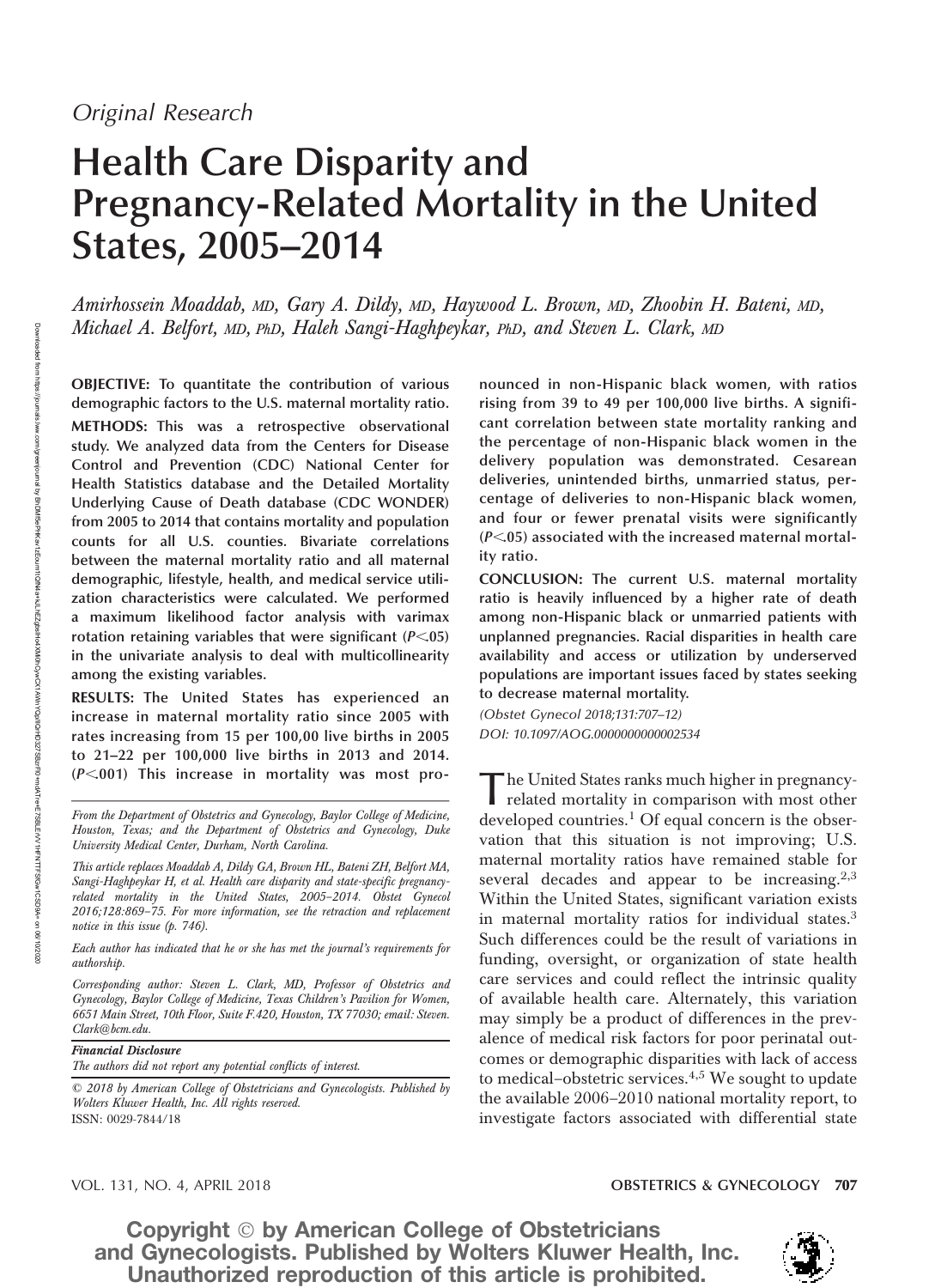maternal mortality ratios, and to quantitate the contribution of various demographic factors to such variation.

## MATERIALS AND METHODS

This was a retrospective, observational study. We used data from the National Vital Statistics System. The birth data are published by the Centers for Disease Control and Prevention's (CDC) National Center for Health Statistics and include all events occurring between 2005 and 2014 for all 50 states and the District of Columbia.6–<sup>16</sup> Maternal demographic characteristics (age, marital status, education, state of residence, and race), lifestyle and health characteristics (tobacco use, previous cesarean delivery, prepregnancy diabetes, gestational diabetes, prepregnancy hypertension, pregnancy-induced hypertension, prepregnancy obesity [body mass index (calculated as weight  $(kg)/[height (m)]^2$ ) 25 or greater],



Fig. 1. Trends in maternal mortality ratio (maternal deaths/ 100,000 live births) by ethnic group and race: United States, 2005–2014. Numbers in parentheses represent *P* values for the Jonckheere-Terpstra test.

*Moaddab. Trends in Maternal Mortality: 2005–2014. Obstet Gynecol 2018.*

and eclampsia), and medical service utilization (method of delivery, source of payment, and number of prenatal visits) were extracted from this same CDC database.<sup>16</sup>

Maternal death data are based on the Detailed Mortality-Underlying Cause of Death database (CDC WONDER) that contains mortality and population counts for all U.S. counties.<sup>17</sup> These data are based on death certificates for U.S. residents. Each death certificate identifies a single underlying cause of death (four-digit International Classification of Diseases, 10th Revision [ICD-10] code) and associated demographic data. When more than one cause or condition was entered by the physician, the underlying cause was determined by the sequence of conditions specified on the certificate.<sup>17</sup> Maternal causes are those assigned to categories A34, O00–O95, and O98– O99 of the ICD-10, Second Edition.18–<sup>20</sup> The CDC WONDER data set terms of use do not permit republication of the publically available individual data from states with annual maternal deaths of nine or less.<sup>17</sup> Therefore, neither the available individual mortality counts nor ratios derived from these counts for individual states are reproduced in this article.<sup>17</sup> A maternal death is defined by the CDC as a death occurring during pregnancy or within 1 year of birth.

Data on urban makeup of the population, percentage of unintended pregnancies, health insurance coverage of women ages 15–49 years, and adult woman poverty rate were also collected.<sup>21,22</sup> The number of missing values used in the final analysis was less than 1% of all data in aggregate; in terms of the data representing the primary focus of this study, only 22 of 7,031 (0.3%) total maternal deaths were not associated with a specific ethnic status.

We used publically available data that do not contain any individual identifiers; thus, this study was exempt from human subject research regulatory and institutional review board approval.

Bivariate correlations between maternal mortality ratio and all maternal demographic, lifestyle, health, and medical service utilization characteristics were calculated. We also performed a maximum likelihood factor analysis with varimax rotation retaining variables that were significant  $(P<.05)$  in the univariate analysis. Factor analysis was performed to deal with multicollinearity among the existing variables and to better identify variables that most closely and independently predicted maternal mortality ratio. We assessed the association between the extracted factors and maternal mortality ratio by correlation and regression analyses and used the Jouckheera-Terpska test to determine the presence or absence of a trend,

### 708 Moaddab et al *Trends in Maternal Mortality: 2005–2014* OBSTETRICS & GYNECOLOGY

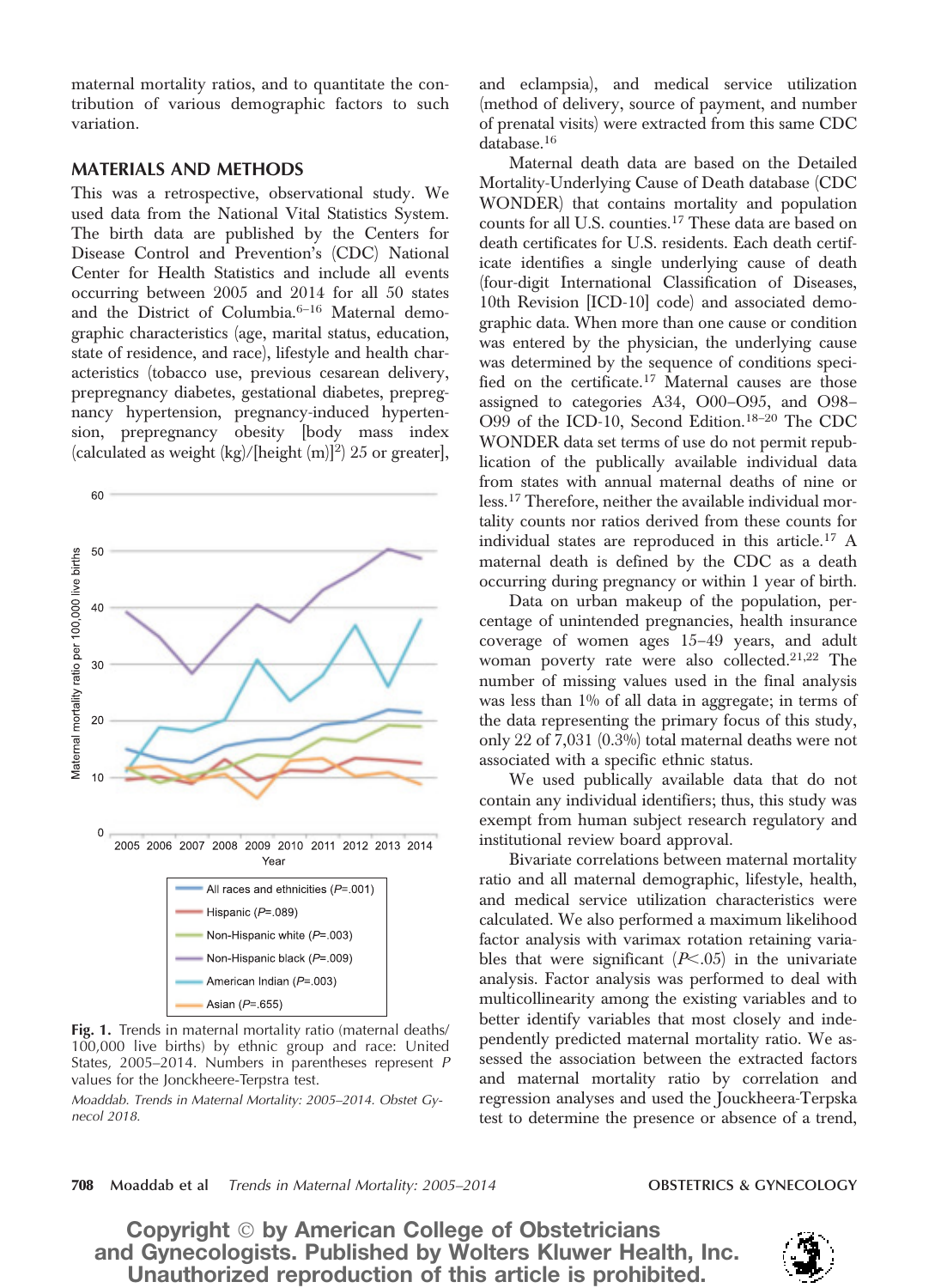Table 1. Number of Maternal Deaths and Live Births by Year and Age, United States, 2005–2014

| Year  | No. of Maternal Deaths by Age $(y)$ |           |             | No. of Live Births by Age $(y)$ |           |             |
|-------|-------------------------------------|-----------|-------------|---------------------------------|-----------|-------------|
|       | Younger Than 15                     | $15 - 44$ | 45 or Older | Younger Than 15                 | $15 - 44$ | 45 or Older |
| 2005  | $\Omega$                            | 578       | 45          | 6,722                           | 4,125,091 | 6,536       |
| 2006  |                                     | 532       | 36          | 6,396                           | 4,252,185 | 6,974       |
| 2007  |                                     | 508       | 39          | 6.195                           | 4,302,685 | 7,353       |
| 2008  | 0                                   | 605       | 55          | 5,764                           | 4,234,280 | 7,650       |
| 2009  |                                     | 601       | 81          | 5.029                           | 4,117,747 | 7,889       |
| 2010  |                                     | 614       | 59          | 4,497                           | 3,987,164 | 7,725       |
| 2011  |                                     | 665       | 98          | 3.974                           | 3,942,006 | 7,610       |
| 2012  |                                     | 656       | 130         | 3.674                           | 3,941,512 | 7,750       |
| 2013  | 0                                   | 686       | 178         | 3.098                           | 3,920,911 | 8,172       |
| 2014  |                                     | 682       | 171         | 2,771                           | 3,974,687 | 8,465       |
| $P^*$ | .394                                | .003      | .003        | .001                            | < 0.001   | .006        |

\* Jonckheere-Terpstra test.

either increasing or decreasing. A P value of  $< .05$  was considered statistically significant. In all cases, ethnic designation is as reported in the original CDC data. All analyses were performed in SAS 9.4 and statistical software package SPSS 21.0.

# RESULTS

Between 2005 and 2014, there were 40,922,512 live births and 7,031 maternal deaths in the United States (Tables 1 and 2). Table 3 details correlation coefficients between demographic, lifestyle, health, and socioeconomic characteristics and available maternal mortality ratio.<sup>17</sup>

The overall mortality ratio during this period of time was 15.6 per 100,000. As demonstrated in Table 2 and Figure 1, after a slight decrease from 15 to 12 per 100,000 live births between 2005 and 2007, there has been a continued increase in maternal mortality ratio since 2007 with a rate of 21–22 per 100,000 live births in 2013 and 2014 ( $P<.001$ ) This trend was

most pronounced in women aged 45 years and older, although the numbers are small in this subgroup. As demonstrated in Figure 1, the recent increase in mortality was most pronounced in non-Hispanic black women and of lesser magnitude in Native American and non-Hispanic white women. This increase was not seen in Asian or Hispanic women after 2008. There was a significant correlation between state mortality ranking and the proportion of non-Hispanic black women in the delivery population and an inverse correlation with deliveries to non-Hispanic white women (Table 3). Of all risk factors examined (Table 3), only gestational diabetes, cesarean deliveries, unintended births, unmarried status, percentage of deliveries to non-Hispanic black women, and four or fewer prenatal visits were significantly  $(P<.05)$  associated with maternal mortality ratio. The probability level for the  $\chi^2$  test was P>.05 for the hypothesis of one common factor, indicating the one-factor model was an adequate representation. Regarding these risk

Table 2. Maternal Mortality Ratio, Deaths per 100,000 Live Births by Age

| Year  | Maternal Mortality Ratio (CI) by Age (y) Per 100,000 Live Births |             |                     |          |  |  |
|-------|------------------------------------------------------------------|-------------|---------------------|----------|--|--|
| 2005  | Younger Than 15                                                  | $15 - 44$   | 45 or older         | All Ages |  |  |
| 2006  |                                                                  | $14(13-15)$ | 688 (487-890)       | 15       |  |  |
| 2007  | $16(-16 \text{ to } 43)$                                         | $13(11-14)$ | 516 (348-685)       | 13       |  |  |
| 2008  | $16(-16 \text{ to } 48)$                                         | $12(11-13)$ | 530 (364–697)       | 12       |  |  |
| 2009  | 0                                                                | $14(13-15)$ | 719 (529-909)       | 16       |  |  |
| 2010  | $59(-8 \text{ to } 127)$                                         | $15(13-16)$ | 1,027 (803-1,250)   | 17       |  |  |
| 2011  | $22 (-21)$ to 66)                                                | $15(14-17)$ | 764 (569-959)       | 17       |  |  |
| 2012  | $50 (-19 \text{ to } 120)$                                       | $17(16-18)$ | 1,288 (1,033–1,543) | 19       |  |  |
| 2013  | $27 (-26 to 81)$                                                 | $17(15-18)$ | 1,677 (1,389-1,966) | 20       |  |  |
| 2014  | $\left( \right)$                                                 | $18(16-19)$ | 2,178 (1,858-2,498) | 22       |  |  |
| 2015  | 72 $(-28 \text{ to } 172.2)$                                     | $17(16-18)$ | 2,020 (1,717-2,323) | 21       |  |  |
| $P^*$ | .121                                                             | .003        | .001                | .001     |  |  |

\* Jonckheere-Terpstra test.

VOL. 131, NO. 4, APRIL 2018 Moaddab et al *Trends in Maternal Mortality: 2005–2014* 709

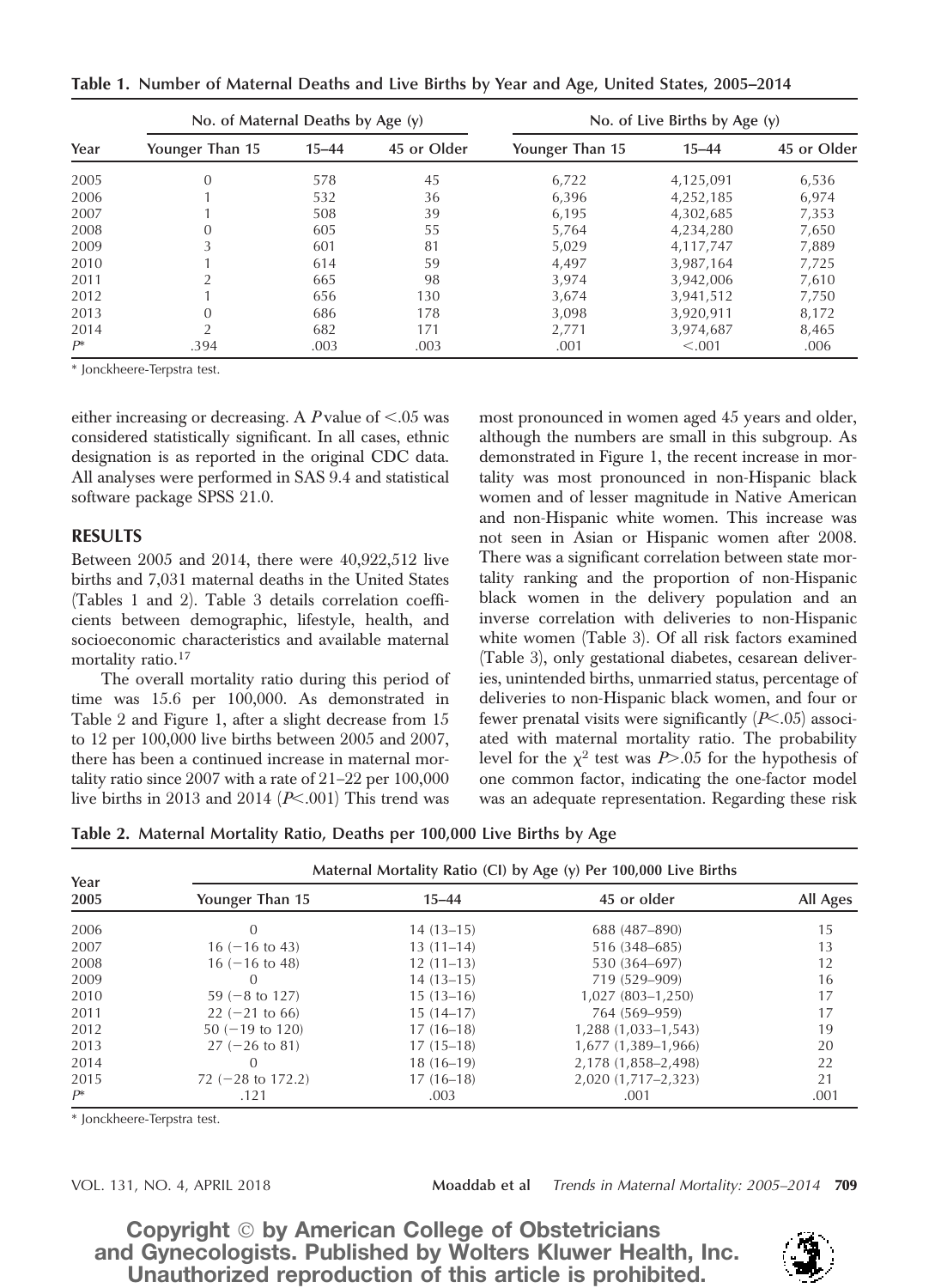| Table 3. Correlation Coefficients Between State-Specific Maternal Demographic, Lifestyle, Health, and |  |
|-------------------------------------------------------------------------------------------------------|--|
| Socioeconomic Characteristics and Maternal Mortality in the United States, 2005–2014*                 |  |

| Characteristic                                     | <b>Simple Pearson's Correlation Coefficient</b> | $\boldsymbol{P}$ |  |
|----------------------------------------------------|-------------------------------------------------|------------------|--|
| % deliveries to non-Hispanic black women           | 0.501                                           | < .001           |  |
| Unintended pregnancy                               | 0.500                                           | < .001           |  |
| Unmarried mother                                   | 0.423                                           | .002             |  |
| Four or fewer prenatal visits                      | 0.322                                           | .020             |  |
| Gestational diabetes                               | $-0.319$                                        | .021             |  |
| Cesarean delivery                                  | 0.288                                           | .047             |  |
| Chronic hypertension                               | 0.069                                           | .627             |  |
| Pregnancy-induced hypertension                     | $-0.123$                                        | .384             |  |
| Eclampsia                                          | 0.003                                           | .982             |  |
| <b>Diabetes</b>                                    | 0.196                                           | .163             |  |
| <b>Tobacco</b>                                     | $-0.094$                                        | .510             |  |
| Obesity                                            | 0.163                                           | .249             |  |
| Maternal education less than high school           | 0.210                                           | .135             |  |
| Deliveries paid by governmental insurance          | 0.282                                           | .050             |  |
| Women with health care coverage                    | $-0.282$                                        | .076             |  |
| Poverty                                            | 0.214                                           | .128             |  |
| % rural population                                 | $-0.069$                                        | .624             |  |
| % deliveries to Hispanic women                     | $-0.006$                                        | .964             |  |
| % deliveries to non-Hispanic white women           | $-0.254$                                        | .069             |  |
| % deliveries to Native American women              | $-0.016$                                        | .912             |  |
| % deliveries to Asian women                        | $-0.141$                                        | .318             |  |
| $\%$ pregnancies with maternal age older than 45 y | $-0.098$                                        | .490             |  |

\* Raw data are available at http://wonder.cdc.gov/.

factors, factor, the highest correlation, based on standardized regression coefficients, was seen with the variable of deliveries to black women (0.39). Weaker regression coefficients included those for unmarried status and cesarean deliveries (0.25), unintended pregnancy (0.17), fewer than four prenatal visits (0.04), and diabetes  $(-0.05)$  This factor, which can be interpreted primarily as sociodemographic characteristics, had a correlation of 0.51 with maternal mortality ratio  $(P=01)$ . The presence of both unmarried status and cesarean delivery on this factor is expected because black ethnicity had a high association with both unmarried status ( $r=0.65$ ) and with cesarean delivery  $(r=0.66)$   $(P<.001)$ .

# DISCUSSION

The U.S. maternal mortality ratio continues to climb and reached a rate of 21–22 per 100,000 in 2013 and 2014. Many explanations for this trend have been offered. Although the United States has a higher rural population than many European nations, Canada, a nation which is even more rural, has a maternal mortality ratio less than half of the United States' $-10$  per 100,000 live births.<sup>23</sup> Furthermore, our data failed to identify a statistical correlation between state-specific maternal mortality and either rural status or poverty (Table 3). Immigration has also been cited as a factor in this mortality trend. However, we found lower mortality for Hispanic women who make up the majority of recent immigrants (Fig. 1). This finding has been noted previously and has been attributed to unique social factors and family support often available to these women. $24$ 

The high U.S. cesarean rate has also been invoked as an explanation for increased mortality, yet our data demonstrate only a weak correlation of mortality with cesarean delivery. Furthermore, previous work has demonstrated that this correlation does not reflect causation; the overwhelming majority of maternal deaths associated with cesarean delivery is a consequence of the indication for the cesarean delivery, not the operation itself.<sup>25</sup> Although medical factors such as hypertensive disease, diabetes, tobacco use, and obesity have been shown to be correlated with increased maternal morbidity, statewide population differences in rates of these conditions were not significantly correlated with mortality ratios (Table 3). The 1999 change in maternal mortality coding practices (ICD-9 to ICD-10) could also be invoked as an explanation for this trend in the United States. However, the continued upward trend in mortality more than a decade later, and the absence of such a trend in

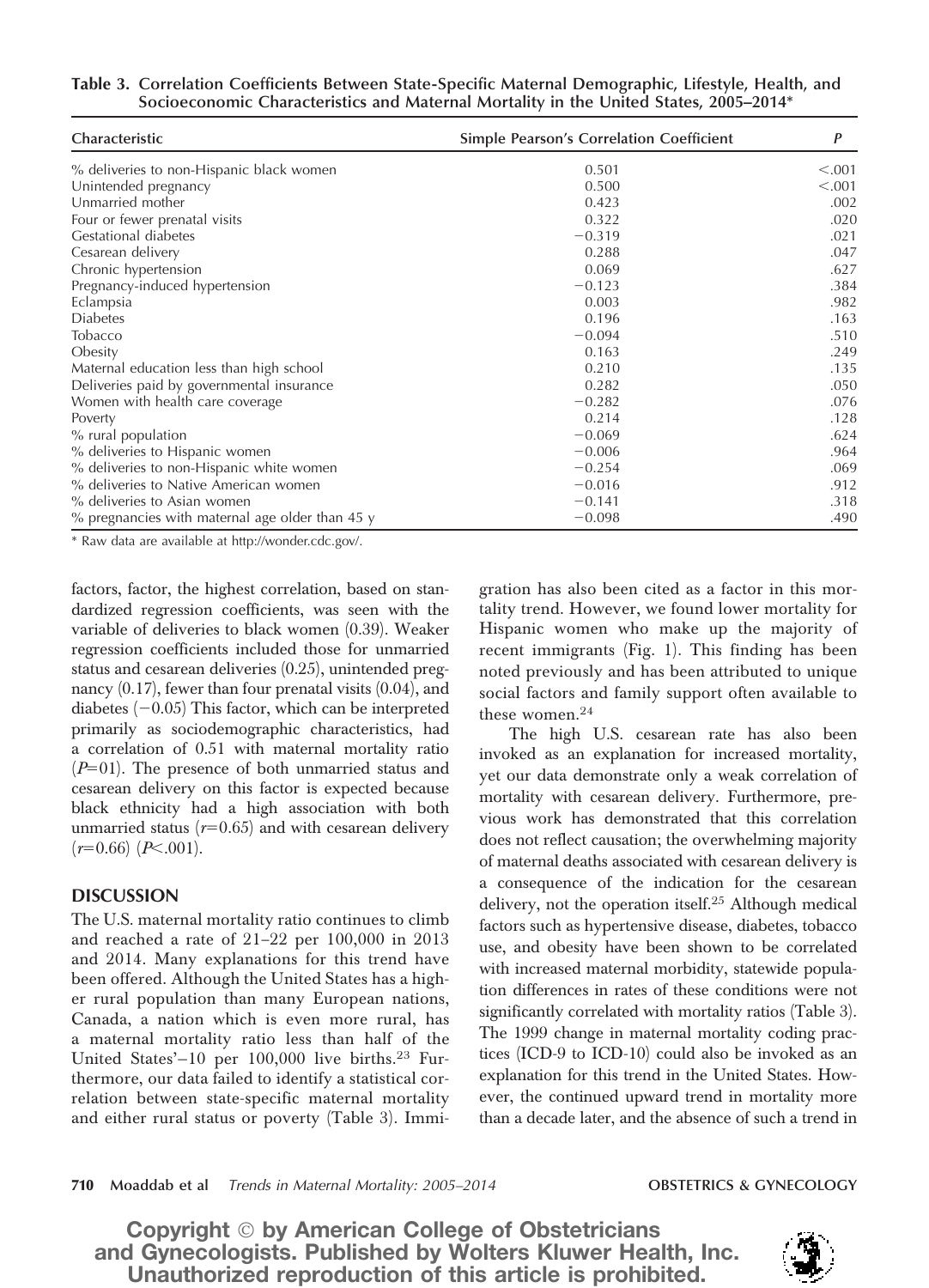Canada,<sup>23</sup> which uses the same coding system, casts doubt on this assumption.

Our data suggest that much of the variation in statewide maternal mortality ratios in the United States is accounted for by social rather than medical or geographic factors: unintended pregnancy, unmarried mother, and non-Hispanic black race (Table 3). These data provide evidence for a strong contribution of racial disparity to maternal mortality ratio in the United States. Particularly striking is the close correlation between ethnic background and maternal mortality. A factor derived from factor analysis, which primarily represented ethnic background, accounted for 26% of the differences in statewide mortality. Excellent care is apparently available, but is not reaching all the people.

These data support two conclusions. First, although low state maternal mortality ratios may reflect state-specific excellence in quality, leadership, organization, and funding of obstetric health care, such favorable ranking could simply reflect a different proportion of non-Hispanic black patients in the population rather than intrinsically superior medical care. The converse applies as well.

Second, comparative health care statistics that do not adjust for these important demographic factors are of little significance in judging the intrinsic quality of available health care in an individual state or region. The potential relative contributions of factors such as racial disparities in health care availability and access or utilization by underserved populations are not addressed by our data, but are important issues faced by states seeking to decrease maternal mortality. Ethnic genetic differences may also be involved. In addition, the potential role of unconscious (implicit) bias in this significant racial disparity must be considered.<sup>25</sup>

Finally, available publications consistently document relatively good maternal outcomes for select groups of otherwise healthy older women undertaking pregnancy.26,27 Such data, coupled with the national age-related mortality ratios presented in Tables 1 and 2, suggest that many older mothers in the United States are not healthy. The mortality ratio in women 45 years of age or older surpasses those in many lowresource nations. Again, these numbers are small, suggesting caution in interpretation of these data. However, careful health screening and preconception counseling are recommended before recommending pregnancy to such women. This is particularly germane to women who plan to conceive after assisted reproductive technologies because in this population, such screening should always be possible.

This study has several limitations. First, it is recognized that significant underreporting of U.S. maternal mortality exists when data are obtained based on ICD cause-of-death codes.<sup>28</sup> Actual maternal mortality rates are therefore likely to be higher than those reported here. In addition, our data sets do not allow a precise determination of the causes of death, although such data have been extensively reported in other recent series from the United States.29,30

We conclude that the increased mortality ratios seen in the United States in recent years reflect significant social as well as medical challenges and are closely related to lack of access to health care in the non-Hispanic black population. Our results provide evidence for the strong contribution of racial disparity to the maternal mortality ratio in the United States and suggest that addressing issues related to health care disparity and access for this population will play an important role in national attempts to reverse this mortality trend.

### REFERENCES

- 1. The Organisation for Economic Co-operation and Development (OECD). OECD health data: health status: maternal and infant mortality. Available at: http://stats.oecd.org/index. aspx?DataSetCode=HEALTH\_STAT#. Retrieved February 14, 2018.
- 2. Berg CJ, Callaghan WM, Syverson C, Henderson Z. Pregnancy-related mortality in the United States, 1998 to 2005. Obstet Gynecol 2010;116:1302–9.
- 3. Creanga AA, Berg CJ, Ko JY, Farr SL, Tong VT, Bruce FC, et al. Maternal mortality and morbidity in the United States: where are we now? J Womens Health (Larchmt) 2014;23:3–9.
- 4. Brown HL, Small M, Taylor YJ, Chireau M, Howard DL. Near miss maternal mortality in a multiethnic population. Ann Epidemiol 2011;21:73–7.
- 5. Callaghan WM. State-based maternal death reviews: assessing opportunities to alter outcomes. Am J Obstet Gynecol 2014; 211:581–2.
- 6. Martin JA, Hamilton BE, Sutton PD, Ventura SJ, Menacker F, Kirmeyer S, et al. Births: final data for 2005. Natl Vital Stat Rep 2007;56:1–103.
- 7. Martin JA, Hamilton BE, Sutton PD, Ventura SJ, Menacker F, Kirmeyer S, et al. Births: final data for 2006. Natl Vital Stat Rep 2009;57:1–104.
- 8. Martin JA, Hamilton BE, Sutton PD, Ventura SJ, Mathews TJ, Kirmeyer S, et al. Births: final data for 2007. Natl Vital Stat Rep 2010;58:1–85.
- 9. Martin JA, Hamilton BE, Sutton PD, Ventura SJ, Mathews TJ, Osterman MJ. Births: final data for 2008. Natl Vital Stat Rep 2010;59:1, 3–71.
- 10. Martin JA, Hamilton BE, Ventura SJ, Osterman MJ, Kirmeyer S, Mathews TJ, et al. Births: final data for 2009. Natl Vital Stat Rep 2011;60:1–70.
- 11. Martin JA, Hamilton BE, Ventura SJ, Osterman MJ, Wilson E, Mathews TJ. Birth: final data for 2010. Natl Vital Stat Rep 2012;61:1–72.

VOL. 131, NO. 4, APRIL 2018 Moaddab et al *Trends in Maternal Mortality: 2005–2014* 711